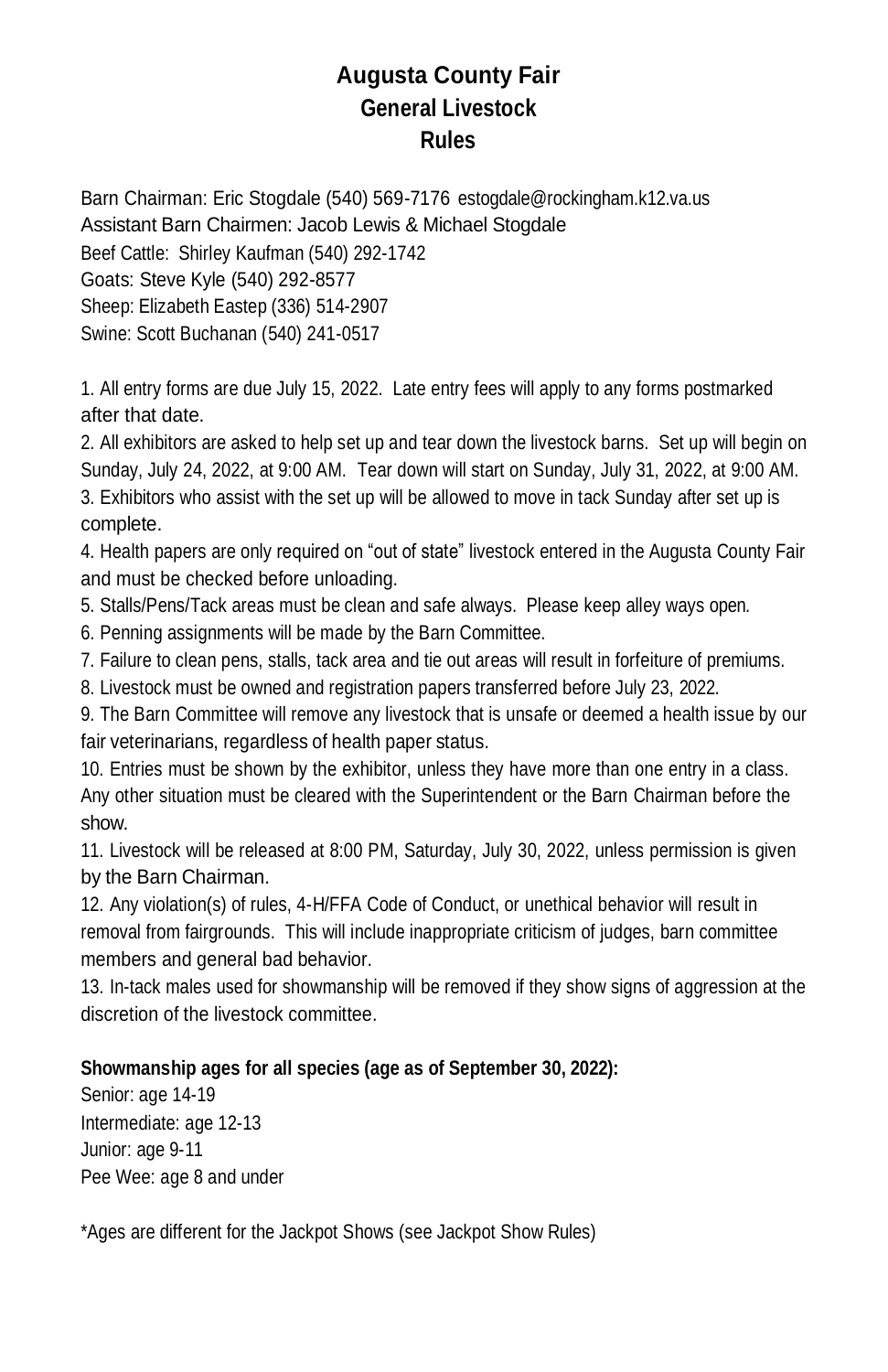# **Barn Schedule**

Saturday, July 23, 2022

- 6:00 AM Jackpot Entries (Goats and Sheep) begin to arrive
- 7:00 AM Scales Open
- 8:30 AM Scales Close for Goats
- 9:30 AM Goat Jackpot Show (starting with Senior Showmanship)
- 10:30 AM Scales Close for Sheep
- 12:30 PM Sheep Jackpot Show (starting with Senior Showmanship) \*above times subject to change

Sunday, July 24, 2022

- 9:00 AM Set Up Barns
- 1:00 PM Move In Tack (if you assisted with barn set up)
- 6:00 PM Barns Closed

Monday, July 25, 2022

- 9:00 AM Move In Tack
- 5:00 PM Move In Livestock
- 9:00 PM Barns Closed

Tuesday, July 26, 2022

- 7:00 AM Move In Livestock
- 11:00 AM All Hogs, Sheep, and Beef Cattle On Grounds
- Noon Weigh Hogs
- 2:00 PM Check In/Weigh Sheep
- 6:00 PM Swine Show (starting with Senior Showmanship)
- 9:00 PM Cattle Tie Out
- 11:00 PM Barns Closed

Wednesday, July 27, 2022

9:00 AM Check In/Weigh Beef Cattle

10:00 AM Breeding Sheep Show

- 3:30 PM Lead Line
- 4:00 PM Market Lamb Show (starting with Senior Showmanship)
- 9:00 PM Cattle Tie Out
- 11:00 PM Barns Closed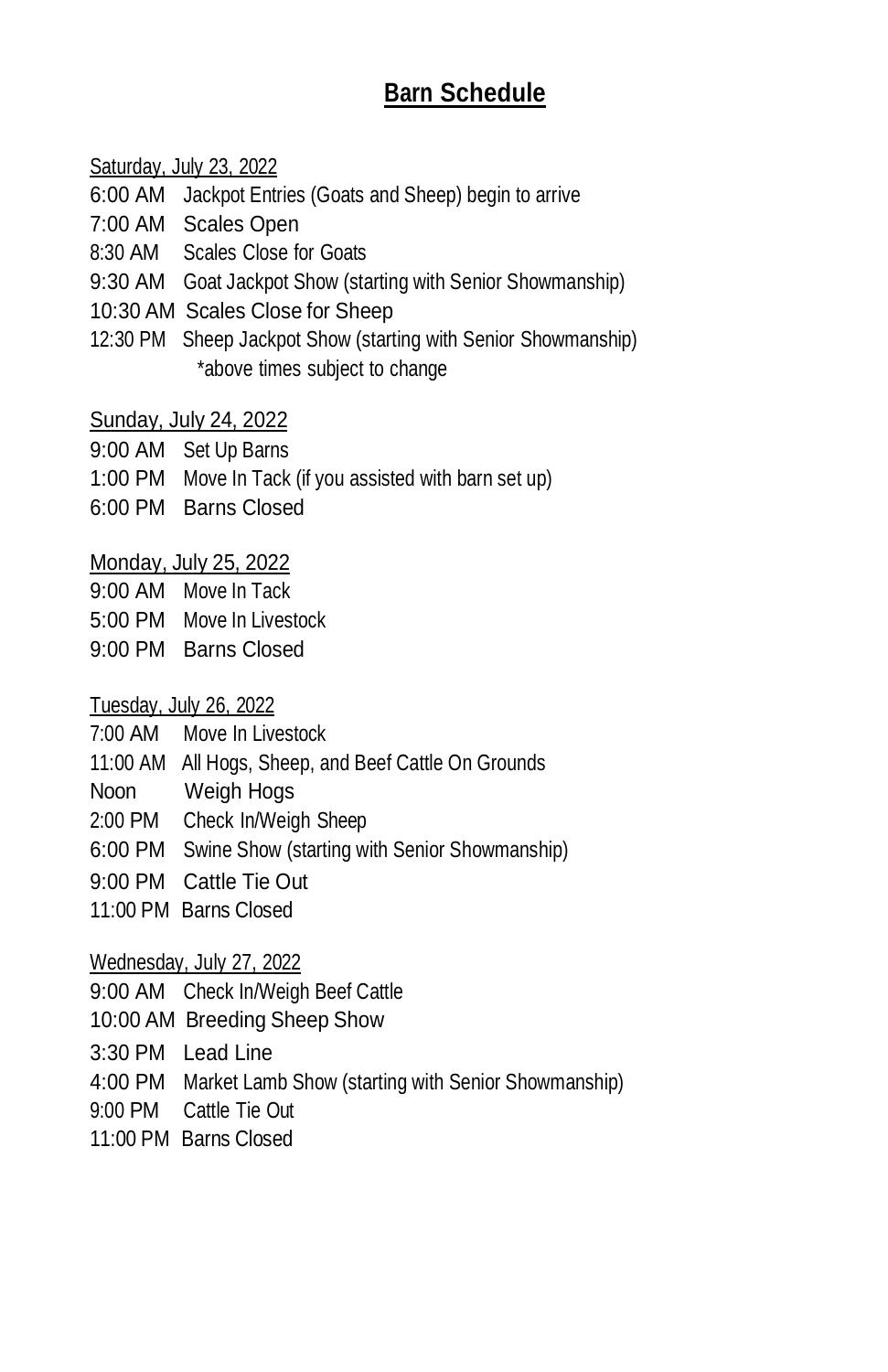Thursday, July 28, 2022

- 8:00 AM Goats Arrive
- 3:00 PM All Goats Must Have Arrived
- 3:00 PM Weigh Market Animal Show (MAS) Goats
- 5:00 PM Beef Cattle Show (starting with Senior Showmanship)
- 9:00 PM Cattle Tie Out
- 11:00 PM Barns Closed

#### Friday, July 29, 2022

- 10:00 AM Goat Show (starting with Senior Showmanship)
- 2:00 PM MAS Goat Show (starting with Senior Showmanship)
- 6:00 PM Master Showmanship Round 1 Animal Agriculture Interviews
- 6:30 PM Master Showmanship Round 2 Beef Cattle, Goat, Sheep, and Swine Showmanship 7:00 PM Master Showmanship Round 3 – Audience Question (Impromptu Speaking)
- 9:00 PM Release Livestock Except MAS Goats and Hogs or Cattle in Jackpot Shows 9:00 PM Cattle Tie Out
- 11:00 PM Barns Closed

### Saturday, July 30, 2022

- 6:00 AM Jackpot Entries (Hogs and Cattle) begin to arrive
- 7:00 AM Scales Open
- 8:30 AM Scales Close for Hogs
- 9:30 AM Hog Jackpot Show (starting with Senior Showmanship) 10:30 AM Scales Close for
- **Cattle**

Noon Cattle Jackpot Show (starting with Senior Showmanship)

- \*above times subject to change 5:45 PMPremier Breeder
- Awards Announced 6:00 PM MAS Goat Sale

8:00 PM ACF Livestock Released – after MAS Goat Sale Concludes 11:00 PM Barns Closed

Sunday, July 31, 2022 9:00 AM Barn Clean Up

#### **Augusta County Fair Livestock Champion Awards**

\*Awards are based on the number of head shown in each category. (Individual classes only)

| $1 - 10$ head  | Champion - \$50  | Reserve Champion - \$25  |
|----------------|------------------|--------------------------|
| 11 - 25 head   | Champion - \$100 | Reserve Champion - \$50  |
| $26 - 50$ head | Champion - \$200 | Reserve Champion - \$100 |
| $51 +$         | Champion - \$300 | Reserve Champion - \$150 |

#### **Beef Cattle**:

Supreme Champion Heifer; Reserve Supreme Champion Heifer Supreme Champion Bull; Reserve Supreme Champion Bull Supreme Champion Cow/Calf Pair; Reserve Supreme Champion Cow/Calf Pair Supreme Champion Feeder Calf; Reserve Supreme Champion Feeder Calf Best in Show

## **Goats**:

Grand Champion and Reserve Grand Champion – Boer Goat: Doe, Buck, and Wether Grand Champion and Reserve Grand Champion – Bred and Owned (Boer Goat): Doe, Buck, and Wether Grand Champion and Reserve Grand Champion – Miniature Goat: Doe, Buck, and Wether Grand Champion and Reserve Grand Champion – Dairy Goat: Doe, Buck, and Wether Grand Champion and Reserve Grand Champion – Fiber Goat: